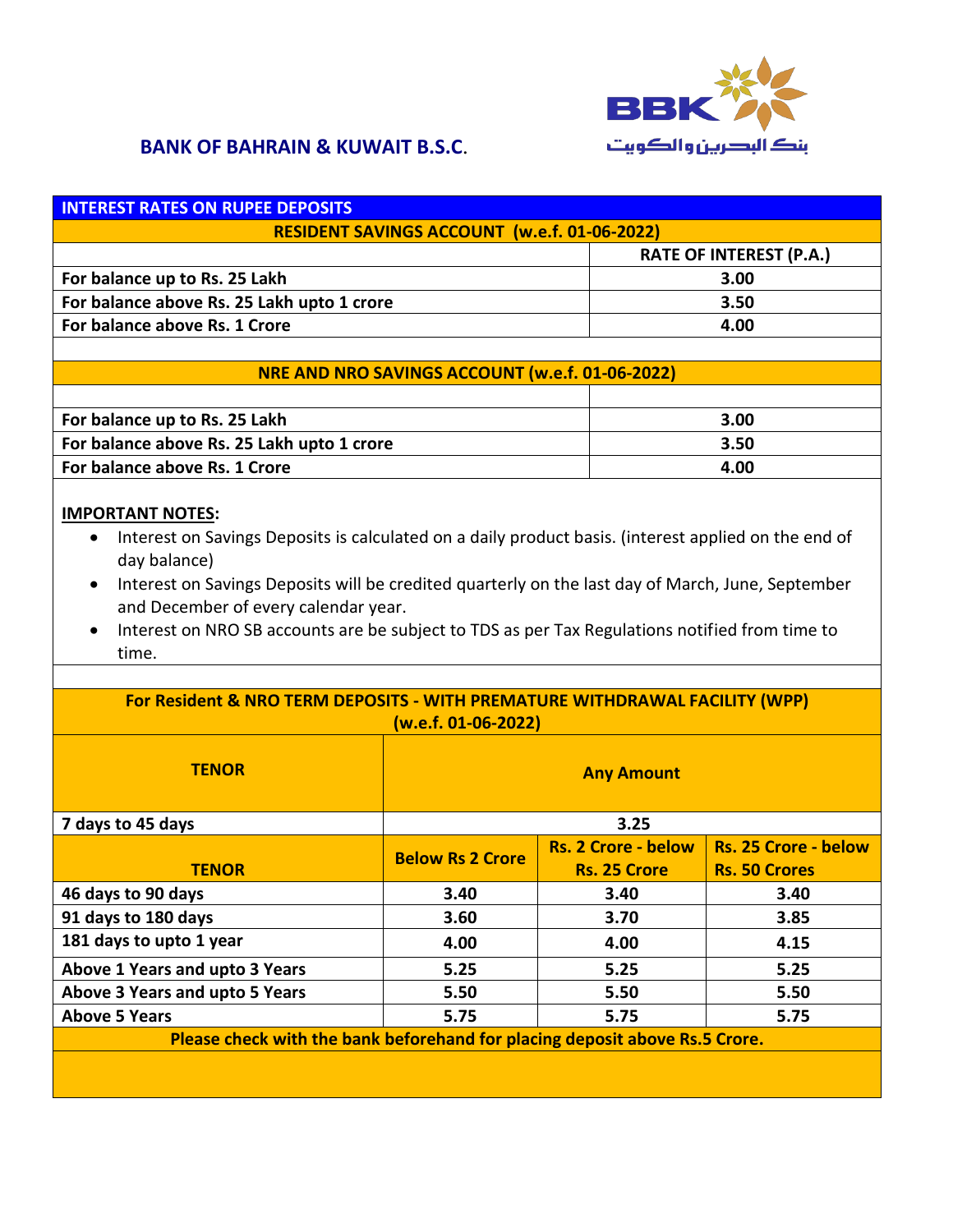

#### **For Resident & NRO Deposit – Recurring Deposits & Advantage Plus (w.e.f. 01-06-2022)**

| <b>TENOR</b>                   | <b>RATE OF INTEREST P.A.</b> |
|--------------------------------|------------------------------|
| 1 Year only                    | 4.00                         |
| Above 1 Year and upto 3 Years  | 5.25                         |
| Above 3 Years and upto 5 Years | 5.50                         |
| <b>Above 5 Years</b>           | 5.75                         |

#### **IMPORTANT NOTES:**

- For deposits under 'Without Premature Withdrawal Facility', additional interest of not more than 0.10 percent shall be paid on eligible deposits viz., (i) Individual depositors all amounts above INR 15 lakhs (ii) Non-individuals all amounts. In case the Bank permits premature withdrawal of the deposit under exceptional circumstances, no interest will be paid by the Bank irrespective of the period for which the deposit has been held with Bank. If any interest has been paid under noncumulative deposit, the interest paid will be recovered from the principal amount when prematurely withdrawn.
- The minimum tenor of term deposit to be eligible for interest will be seven days.
- Term Deposits for period less than 6 months will be paid at simple interest on maturity.
- For cumulative term deposit of 6 months and above, interest with compounding effect will be paid on the basis of interest calculated every quarter such that interest is paid on the interest earned during the previous quarters as well.
- Monthly interest is paid at discounted rates.
- The Bank computes interest on the basis of 365 days for a normal year and 366 days for a leap year.
- Resident Senior Citizens are paid additional 0.60% on the term deposits. However, no additional interest shall be paid for NRO deposits.
- TDS on interest will be deducted as per tax regulations wherever applicable. Customers are advised to submit Form 15G/Form 15H to the branches for each deposit for the Financial Year separately

#### **PENAL PROVISIONS:**

- No interest will be paid if the deposit is prematurely withdrawn before the minimum period of 7 days.
- On term deposits withdrawn before maturity date, interest will be paid at the rate applicable to the amount and period for which the deposit remained with the bank less penalty of 1% and not at the contracted rate.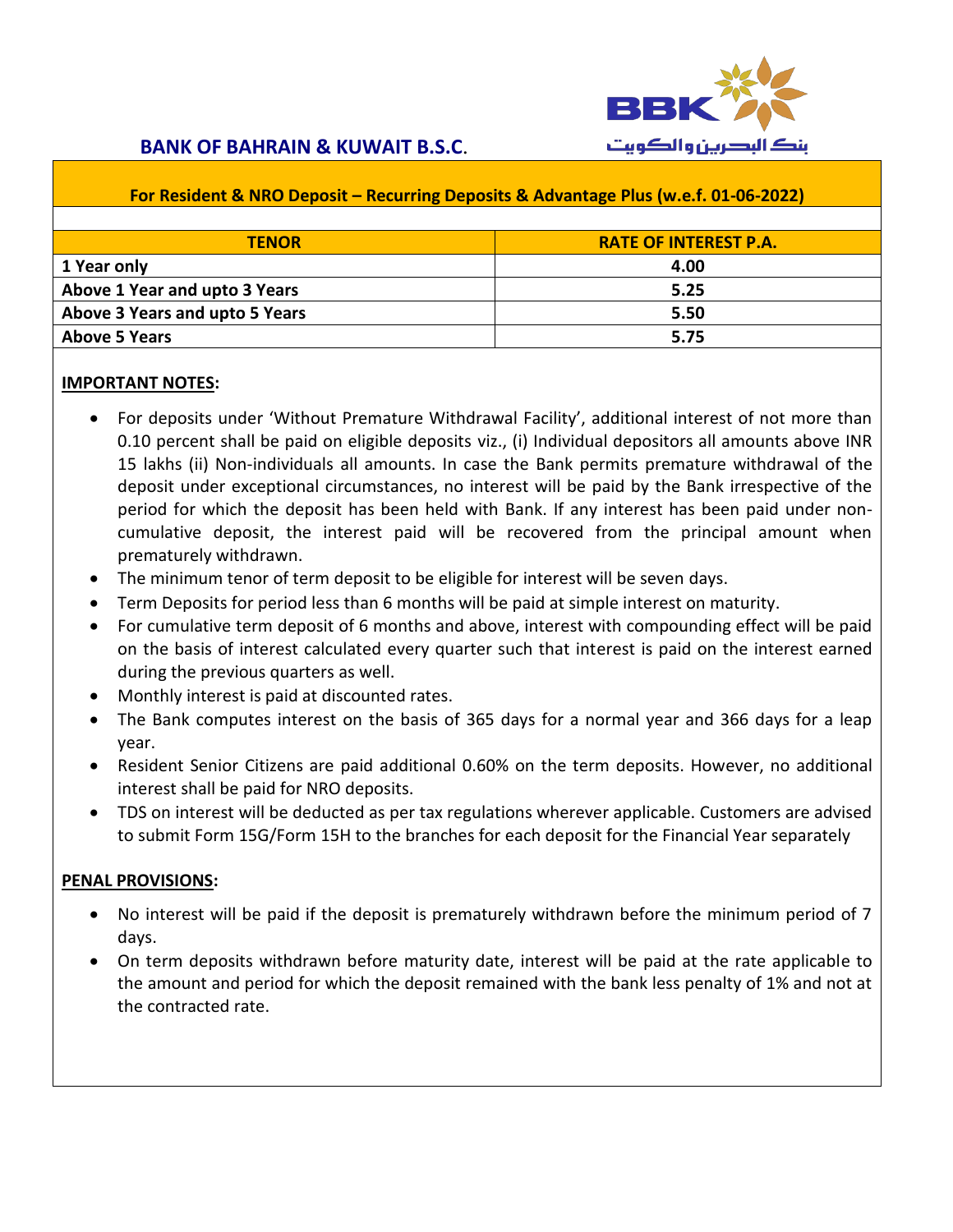

| For NRE Rupee Term Deposit (w.e.f. 01-06-2022)         |                         |                                     |                                                     |
|--------------------------------------------------------|-------------------------|-------------------------------------|-----------------------------------------------------|
| <b>TENOR</b>                                           | <b>Below Rs 2 Crore</b> | Rs. 2 Crore -<br>below Rs. 25 Crore | <b>Rs. 25 Crore - below</b><br><b>Rs. 50 Crores</b> |
| 1 year only                                            | 4.00                    | 4.00                                | 4.15                                                |
| Above 1 Year and upto 3 Years<br>5.25<br>5.25<br>5.25  |                         |                                     |                                                     |
| Above 3 Years and upto 5 Years<br>5.50<br>5.50<br>5.50 |                         |                                     |                                                     |
| For NRE Recurring Deposit (w.e.f. 01-06-2022)          |                         |                                     |                                                     |

| <b>TFNOR</b>                          | <b>RATE OF INTEREST P.A.</b> |
|---------------------------------------|------------------------------|
| 1 Year Only                           | 4.00                         |
| Above 1 Year and upto 3 Years         | 5.25                         |
| <b>Above 3 Years and upto 5 Years</b> | 5.50                         |

#### **IMPORTANT NOTES:**

- For deposits under 'Without Premature Withdrawal Facility', additional interest of not more than 0.10 percent shall be paid on eligible deposits viz., (i) Individual depositors all amounts above INR 15 lakhs (ii) Non-individuals all amounts. In case the Bank permits premature withdrawal of the deposit under exceptional circumstances, no interest will be paid by the Bank irrespective of the period for which the deposit has been held with Bank. If any interest has been paid under noncumulative deposit, the interest paid will be recovered from the principal amount when prematurely withdrawn.
- The minimum tenor of term deposit to be eligible for interest will be one year.
- Term Deposits for period less than 6 Months will be paid at simple interest on maturity.
- For cumulative term deposit of 6 months and above, interest with compounding effect will be paid on the basis of interest calculated every quarter such that interest is paid on the interest earned during the previous quarters as well.
- Monthly interest is paid at discounted rates.
- The Bank computes interest on the basis of 365 days for a normal year and 366 days for a leap year.
- The benefit of additional interest as available to Resident Senior Citizens is not available for NRE deposits.

#### **PENAL PROVISIONS:**

- No interest will be paid if the deposit is prematurely withdrawn before the minimum period of one year.
- On term deposits withdrawn before maturity date, interest will be paid at the rate applicable to the amount and period for which the deposit remained with the bank less penalty of 1% and not at the contracted rate.
- No penalty is levied for premature withdrawal on NRE term deposits for conversion into Resident Foreign Currency (RFC) Account.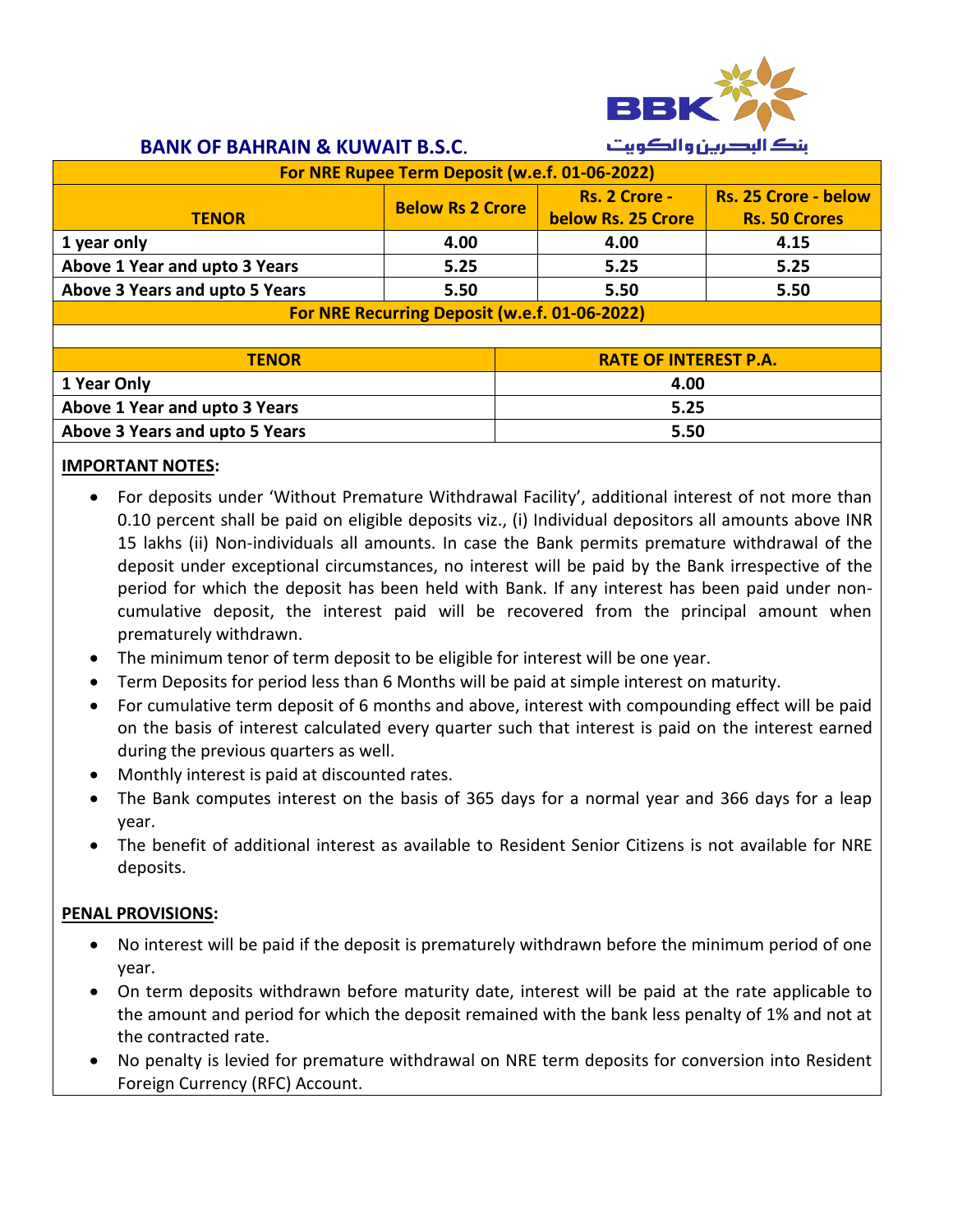

 Penalty of 1 % for premature withdrawal will be levied for conversion of NRE deposit into FCNR deposit and vice versa.

| <b>FOREIGN CURRENCY NON-RESIDENT DEPOSITS - FCNR (w.e.f. 01-06-2022)</b> |            |            |                |                          |            |
|--------------------------------------------------------------------------|------------|------------|----------------|--------------------------|------------|
| <b>INTEREST RATE P.A</b>                                                 |            |            |                |                          |            |
| <b>TENOR</b>                                                             | <b>USD</b> | <b>GBP</b> | <b>EURO</b>    | <b>AUD</b>               | <b>JPY</b> |
|                                                                          |            |            |                |                          |            |
| 1 Year and above but less than 3 Years                                   | 1.30       | 0.55       | 0.00           | 0.50                     | 0.40       |
| 3 Years and above but less than 4 Years                                  | 1.25       |            | $\blacksquare$ | $\overline{\phantom{0}}$ |            |
| 4 Years and above and upto 5 Years                                       | 1.20       |            | $\blacksquare$ |                          |            |

### **IMPORTANT NOTES:**

- The minimum tenor of FCNR term deposit to be eligible for interest will be one year.
- Interest on FCNR deposits is calculated on the basis of 360 days to a year.
- The interest on FCNR deposits will be calculated and paid at intervals of 180 days each and thereafter for the remaining actual number of days.
- The option to receive interest on maturity with compounding effect rests with the depositor.

#### **PENAL PROVISIONS:**

- No interest will be paid if the FCNR deposit is prematurely withdrawn before the minimum period of one year.
- On term deposits withdrawn before maturity date, interest will be paid at the rate applicable to the amount and period for which the deposit remained with the bank less penalty of 1% and not at the contracted rate.
- Penalty of 1% will be levied on premature withdrawal of FCNR deposits when the depositors return to India for permanent settlement.
- Penalty of 1% will be levied on premature withdrawal of FCNR deposits for conversion of FCNR deposits to NRE deposits or vice versa.
- No penalty is levied for premature withdrawal on FCNR deposits for conversion into Resident Foreign Currency (RFC) Account.
- On premature withdrawal of FCNR deposits of above USD 30,000- or equivalent, in addition to 1% penalty, swap cost applicable for the respective currency of deposit shall be levied.